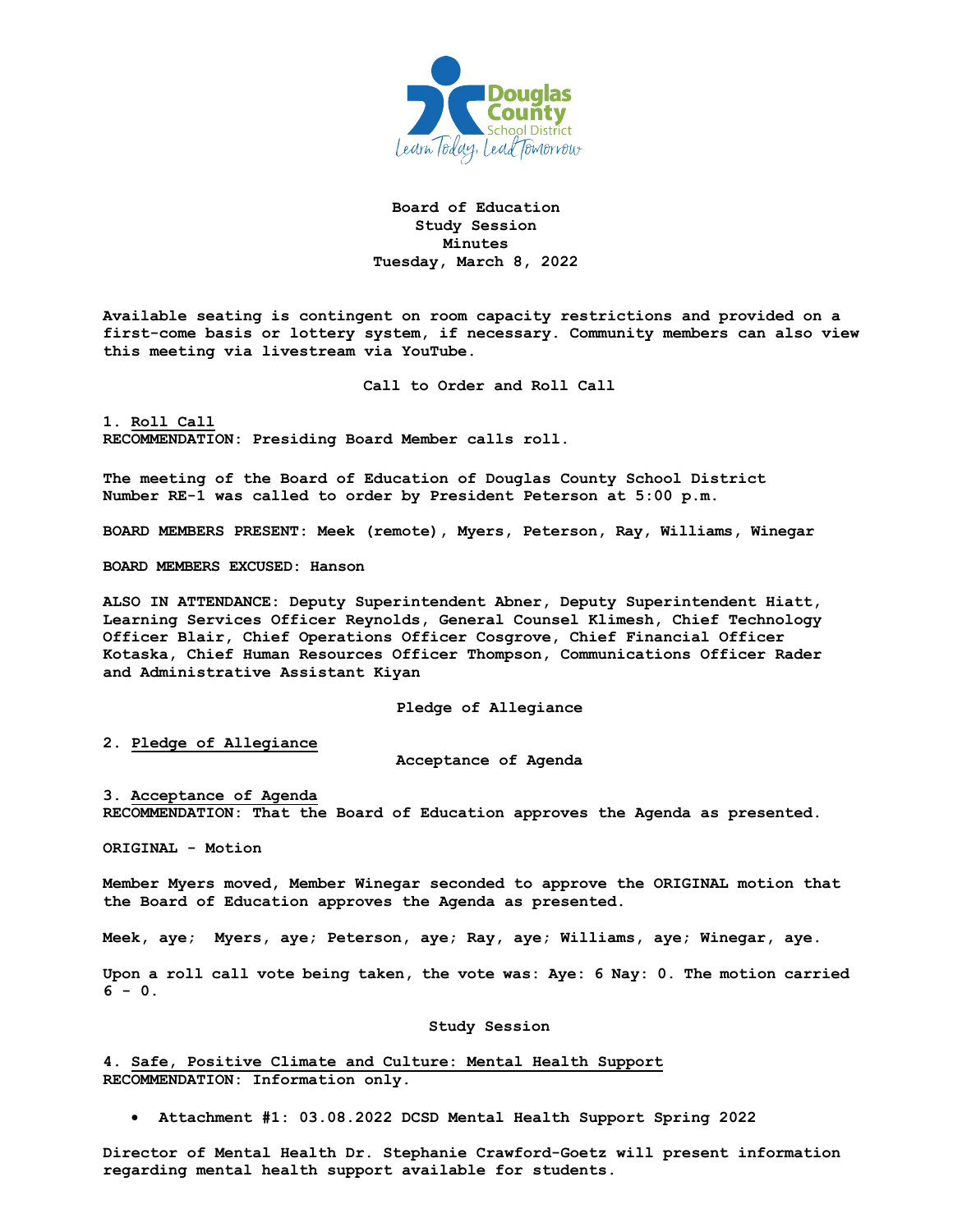**Board of Education Minutes March 8, 2022 Page 2 of 8**

**Director of Mental Health Dr. Stephanie Crawford-Goetz provided an overview and update of DCSD's mental health supports and highlighted some resources available to schools and families.**

**Board discussion.**

**Public Comment**

**5. Public Comment RECOMMENDATION: Information only.** 

• **Attachment #1: Public Comment Roster** 

**Community input that could help the District meet the challenge of becoming the best school system possible is always welcome.** 

- **Nick Menzel, student, provided Student Advisory Group update**
- **Owen Wicks, student, provided comment regarding the superintendent**
- **Amity Wicks, Highlands Ranch resident, provided comment regarding the superintendent**
- **Chris Wicks, Highlands Ranch resident, provided comment regarding the superintendent**
- **Jennifer Iversen, Castle Pines resident, provided comment regarding the superintendent**
- **Dr. Jistine Harrison, Castle Rock resident, provided comment regarding the superintendent search**
- **Eiko Browning, Highlands Ranch resident, provided comment regarding the superintendent**
- **Laura Allen, Highlands Ranch resident, provided comment regarding safe, positive culture and climate**
- **Mark Middlebrooks, Highlands Ranch resident, provided comment regarding the superintendent finalists**
- **Christa Gilstrap, Highlands Ranch resident, provided comment regarding the superintendent search**
- **Matthew Smith, Castle Rock resident, provided comment regarding hiring**
- **Steve Colella, Parker resident, provided comment regarding the superintendent search**
- **Lisa Neal-Graves, Parker resident, provided comment regarding the superintendent search**
- **Carolyn Williamson, Parker resident, provided comment regarding teacher compensation**
- **Jayson Hurd, Highlands Ranch resident, provided comment regarding the superintendent search**
- **Matthew Solak, Parker resident, provided comment regarding the superintendent search**
- **Erin Dill, Castle Rock resident, provided comment regarding the superintendent finalists**
- **Kelly Mayr, Highlands Ranch resident, provided comment on behalf of a teacher regarding mental health**
- **Sarah Redder, Parker resident, provided comment regarding the superintendent search and MLO/Bond**
- **Tina Stroman, Parker resident, provided comment regarding the superintendent process**
- **Laura Mutton, Highlands Ranch resident, provided comment regarding the superintendent selection**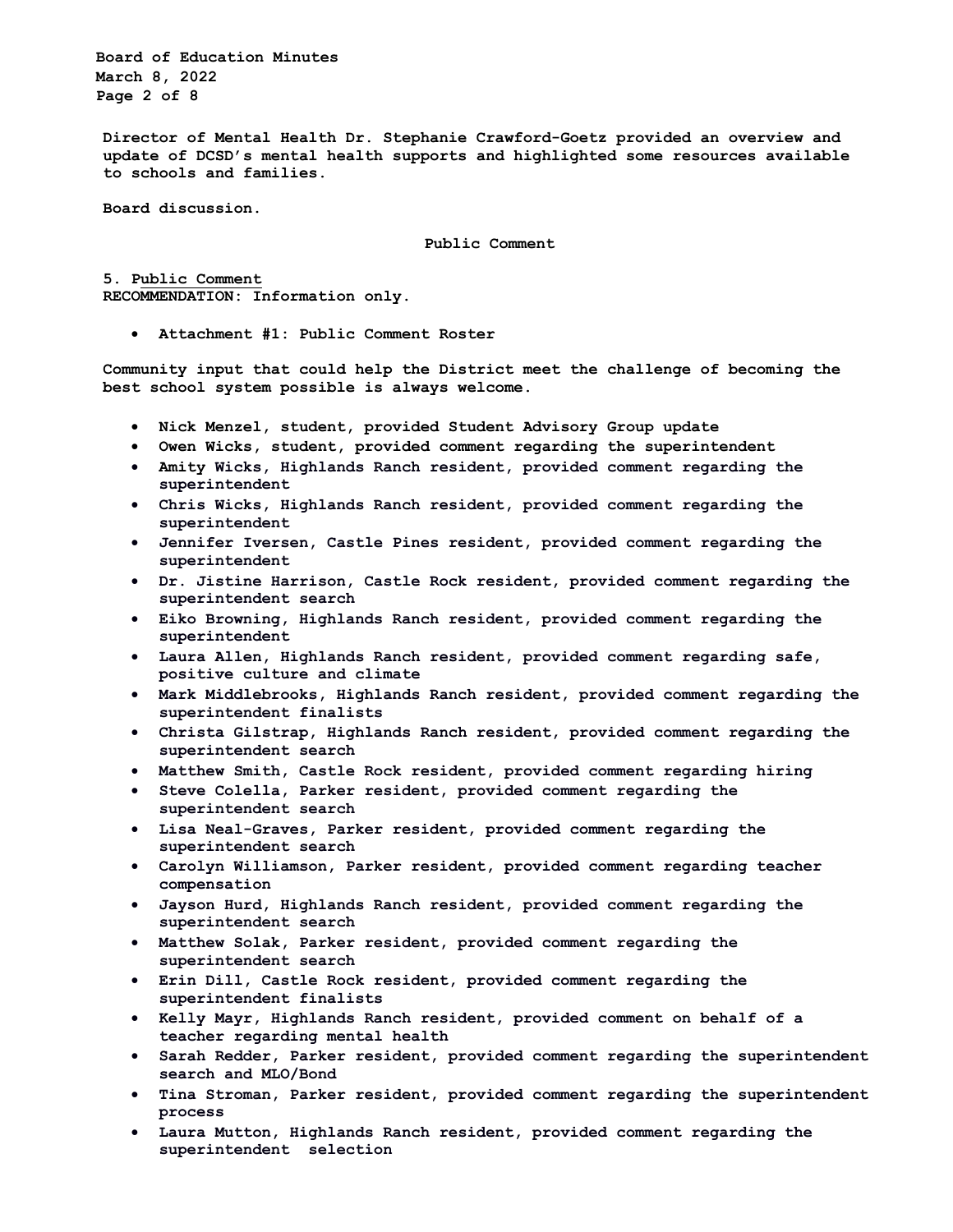**Board of Education Minutes March 8, 2022 Page 3 of 8**

- **Luke Johnson, Highlands Ranch resident, provided comment regarding the equity policy and superintendent hire**
- **Kurt Stroman, Parker resident, provided comment regarding the superintendent search**
- **Kendra Gish, Elizabeth resident, provided comment regarding the superintendent search**
- **Jenny Brady, Highlands Ranch resident, provided comment regarding social media and Critical Race Theory**
- **Robyn Hunt, Castle Pines resident, provided comment regarding a superintendent candidate**
- **Andy Jones, Highlands Ranch resident, provided comment regarding staff compensation**
- **Jodi Losinger, Castle Rock resident, provided comment regarding the superintendent search and teacher compensation**
- **John Groom, Highlands Ranch resident, provided comment regarding support of a superintendent finalist**
- **Gary Colley, Parker resident, provided comment regarding mental health support**

**President Peterson called for a recess at 6:41 p.m. and reconvened the Study Session at 6:50 p.m.**

- **Liz Wagner, Lone Tree resident, provided comment regarding the superintendent selection**
- **Julie Bateman, Parker resident, provided comment regarding the superintendent**
- **Lucy Squire, Highlands Ranch resident, provided comment regarding the superintendent and stability**
- **Tiffany Baker, Highlands Ranch resident, provided comment regarding the superintendent**
- **Marie Krantston Highlands Ranch resident, provided comment regarding the superintendent selection**
- **Ursula Kakos, Castle Rock resident, provided comment regarding the superintendent search**
- **Stephanie Chancy, Highlands Ranch resident, provided comment regarding the superintendent**
- **Meggan Dahlgren, Highlands Ranch resident, provided comment regarding the superintendent, stability and MLO**
- **Danielle Bryan, Franktown resident, provided comment regarding the superintendent search**
- **Tonia Nealey, Highlands Ranch resident, provided comment regarding teacher retention**
- **Brooke Ricafort, Parker resident, provided comment regarding superintendent candidate feedback**
- **Jennifer Bosley, Highlands Ranch resident, provided comment regarding the superintendent and staff retention**
- **Brandi Bradley, Littleton resident, provided comment regarding the superintendent**
- **Jennifer Barney, Castle Rock resident, provided comment regarding superintendent feedback**
- **Margaret Furlow, Highlands Ranch resident, provided comment regarding safe, positive climate and culture**
- **Kaci Nice absent. Parker resident, provided comment regarding the superintendent**
- **Tracie Jones, Parker resident, provided comment regarding the superintendent**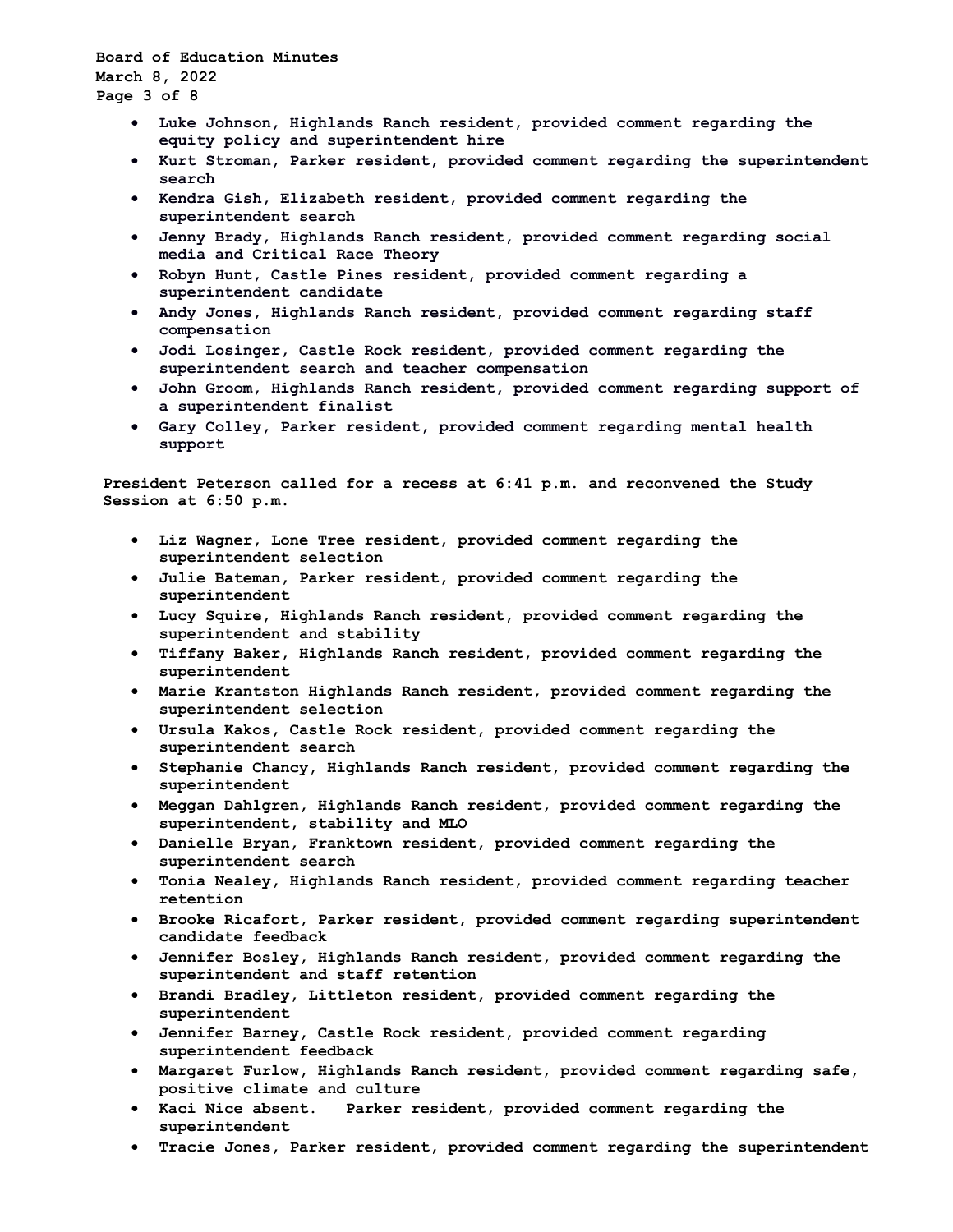**Board of Education Minutes March 8, 2022 Page 4 of 8**

- **Chris Todd, Aurora resident, provided comment regarding superintendent candidates**
- **Triana Burdick, Parker resident, provided comment on behalf of a teacher regarding the superintendent**

**President Peterson called for a recess at 7:30 p.m. and reconvened the Study Session at 7:37 p.m.**

## **Study/Action Items**

**6. Resolution Regarding Approval of Licensed Employee Salary Schedules RECOMMENDATION: That the Board approve the Resolution Regarding Approval of Licensed Employee Salary Schedules.** 

• **Attachment #1: 3.08.2022 Compensation and Benefits Update Attachment #2: Resolution Regarding Approval of Licensed Employee Salary Schedules**

**The Douglas County School District Board of Education has authority under Colorado law to determine District employee compensation and is required by law to adopt by resolution any teacher salary schedule. Prior Board Resolutions adopted by the Board on December 13, 2018 and March 20, 2020, directed the Superintendent to develop a compensation system which reflected certain attributes and values consistent with the Board's End Statements and Strategic Themes. In furtherance of these Board's resolutions, the District has been working towards creating a licensed employee compensation system that fulfills the Board's directives and, after receiving input from staff, has developed three salary schedules: a Licensed General Compensation Schedule, a Licensed Hard to Hire Compensation Schedule, and a Licensed Specialist/Extremely Hard to Hire Compensation Schedule.** 

**Chief Human Resources Officer Thompson and Chief Financial Officer Kotaska presented provided a recap of progress on the licensed employee salary schedules and shared feedback from the Fiscal Oversight Committee and the Mill Bond Exploratory Ad-Hoc Committee (MBEC).**

**Board discussion.**

**ORIGINAL – Motion**

**Member Winegar moved, Member Meek seconded to approve the Resolution Regarding Approval of Licensed Employee Salary Schedules.**

**Board discussion.**

**Director Ray suggested for discussion three (3) WHEREAS statements to be incorporated into the Resolution.**

- **1. WHEREAS, the last time Douglas County School District had a salary schedule based on experience and knowledge was the 2011-2012 school year.**
- **2. WHEREAS, since 2017 the District has worked to rectify the negative impact of a market based pay band compensation plan.**
- **3. WHEREAS, the Board has authorized the investment of an additional \$67M into employee compensation since 2017.**

**Board discussion.**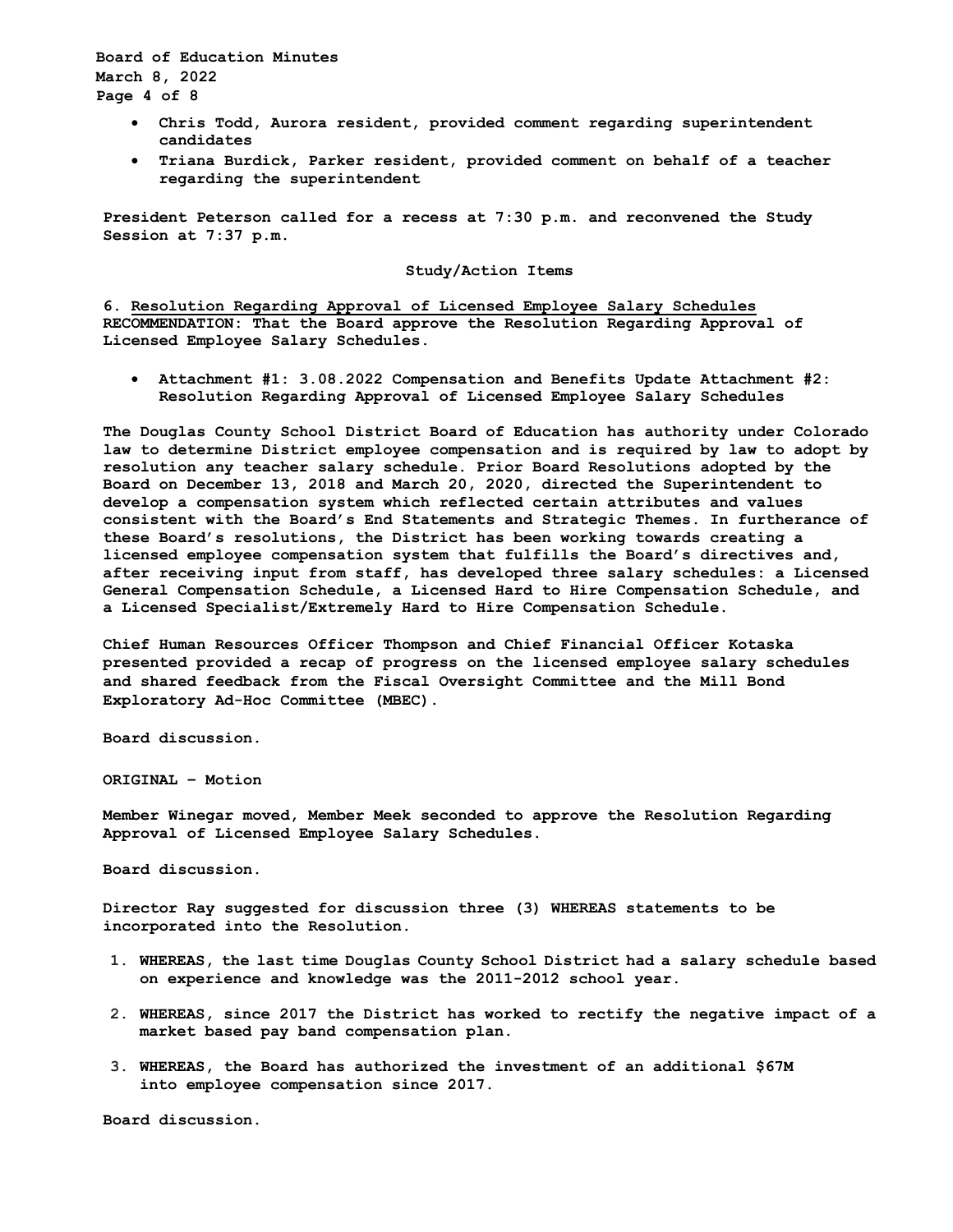**Board of Education Minutes March 8, 2022 Page 5 of 8**

**AMENDED – Motion**

**Member Ray moved to amend the Resolution to include the three (3) WHEREAS statements as follows:**

- **1. WHEREAS, the last time Douglas County School District had a salary schedule based on experience and knowledge was the 2011-2012 school year.**
- **2. WHEREAS, since 2017 the District has worked to rectify the negative impact of a market based pay band compensation plan.**
- **3. WHEREAS, the Board has authorized the investment of an additional \$67M into employee compensation since 2017.**

**Board discussion regarding the first suggested WHEREAS statement.**

**Friendly Amendment by President Peterson to amend the WHEREAS statement to state:**

**WHEREAS, the last time Douglas County School District had a traditional and predictable step and lane schedule was 2011.**

**Friendly Amendment accepted by Director Ray.**

**Board discussion regarding the second suggested WHEREAS statement.**

**Friendly Amendment by President Peterson amend the WHEREAS statement to state:**

**WHEREAS, since 2017 the District has worked to rectify the negative impact of a market based pay system that lacked predictability and agency.**

**Staff suggested the removal of the word "negative."**

**Friendly Amendments accepted by Director Ray.**

**Board discussion regarding the third suggested WHEREAS statement.**

**Director Ray amended the WHEREAS statement to reflect the change to "at least \$74.5M," to read as follows:**

**WHEREAS, the Board has authorized the investment of at least \$74.5M additional into employee compensation since 2017.**

**Friendly Amendment by President Peterson restate the ORIGINAL motion by Director Winegar to allow the Resolution to be approved with the three (3) suggested amendments.**

**Friendly Amendment accepted by Director Winegar.**

**Director Ray suggested an amended motion in order to amend the Resolution with the three (3) suggested amendments, as additional amendments to the Resolution would be recommended.**

**AMENDED – Motion** 

**Member Winegar moved, Member Myers seconded to amend the Resolution to include the three (3) WHEREAS statements as follows:**

**WHEREAS, the last time Douglas County School District had a traditional and predictable step and lane schedule was 2011.**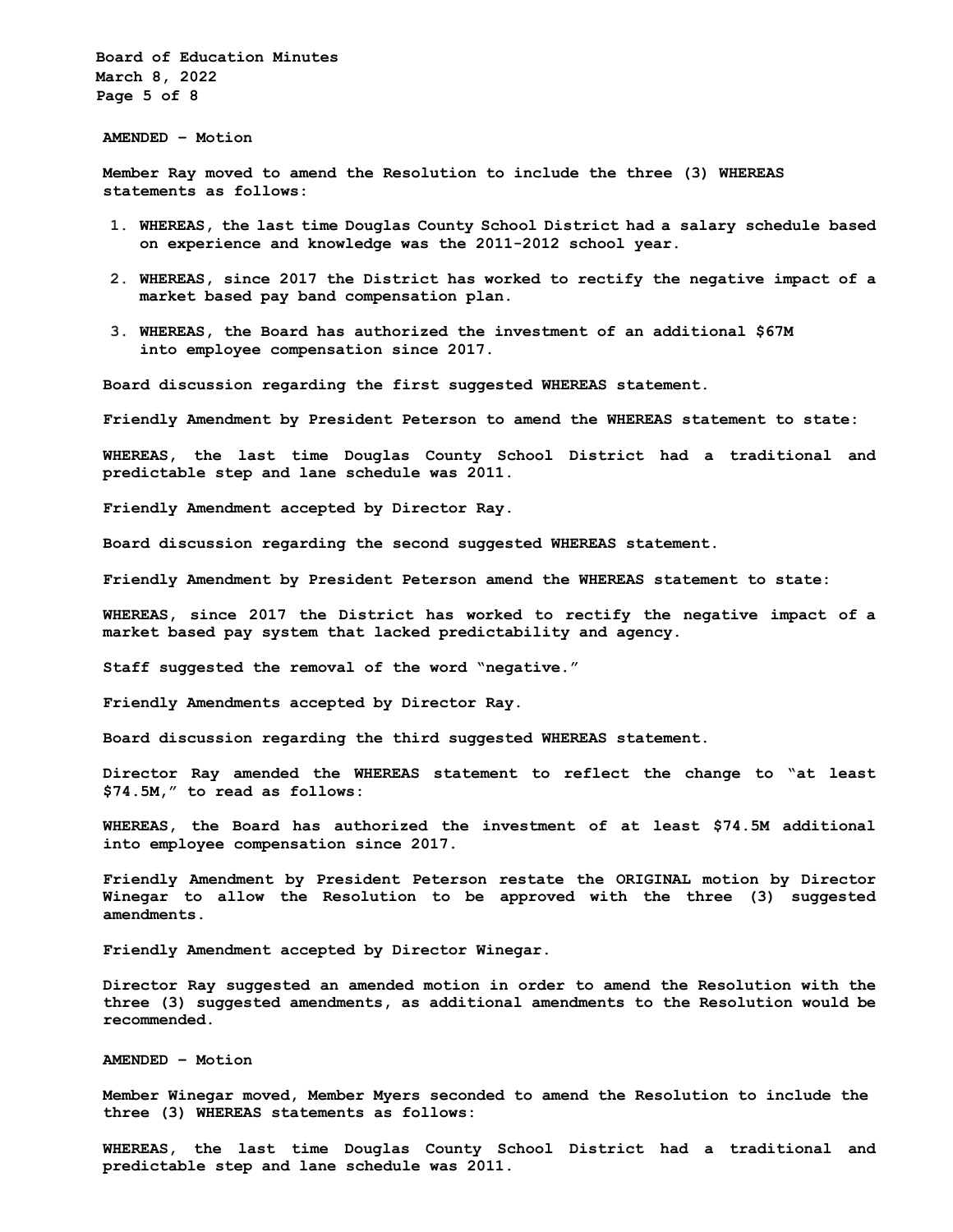**Board of Education Minutes March 8, 2022 Page 6 of 8**

**WHEREAS, since 2017 the District has worked to rectify the impact of a market based pay system that lacked predictability and agency.**

**WHEREAS, the Board has authorized the investment of at least \$74.5M additional into employee compensation since 2017.**

**Meek, aye; Myers, aye; Peterson, aye; Ray, aye; Williams, aye; Winegar, aye.**

**Upon a roll call vote being taken, the vote was: Aye: 6 Nay: 0. The motion carried 6 - 0.**

**AMENDED – Motion**

**Member Ray moved, Member Meek seconded to amend the Resolution to add a THEREFORE statement:**

**NOW, THEREFORE, BE IT RESOLVED that the Board directs the Superintendent to define a metric for determining what is meant by regionally competitive pay for all employees**.

**Board discussion.**

**Director Ray amended the WHEREAS statement to:**

**NOW, THEREFORE, BE IT RESOLVED that the Board directs the Superintendent to define a metric for determining what is meant by regionally competitive pay for all employees prior to the 2023-2024 school year.**

**Director Meek accepted the amendment to the motion.**

**Meek, aye; Myers, aye; Peterson, nay; Ray, aye; Williams, aye; Winegar, nay.**

**Upon a roll call vote being taken, the vote was: Aye: 4 Nay: 2. The motion carried 4 - 2.**

**AMENDED - Motion**

**Member Winegar moved, Member Myers seconded to approve the AMENDED motion that the Board approve the Resolution Regarding Approval of Licensed Employee Salary Schedules, as amended.** 

**Meek, aye; Myers, aye; Peterson, aye; Ray, aye; Williams, aye; Winegar, aye.**

**Upon a roll call vote being taken, the vote was: Aye: 6 Nay: 0. The motion carried 6 - 0.**

**7. Resolution Regarding Approval of Employee Benefits Plan Changes RECOMMENDATION: That the Board of Education approve the Resolution Regarding Approval of Employee Benefits Plan Changes.** 

- **Attachment #1: See Agenda Item 5|Attachment #1: 3.08.2022 Compensation and Benefits Update**
- **Attachment #2: Resolution Regarding Approval of Employee Benefits Plan Changes**
- **Attachment #3: 03.08.2022 REVISED Resolution Regarding Approval of Employee Benefits Plan Changes**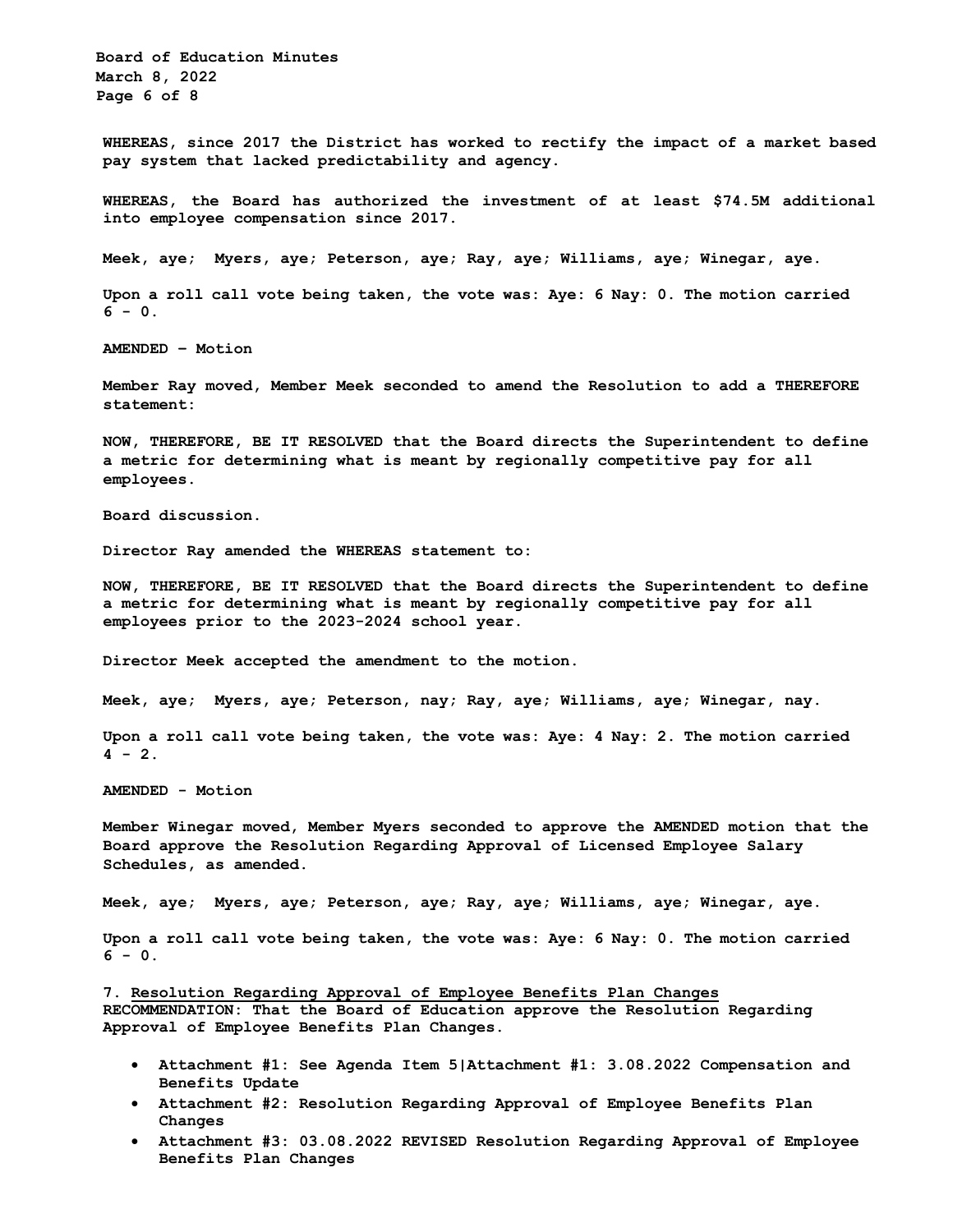**Board of Education Minutes March 8, 2022 Page 7 of 8**

**The Douglas County School District Board of Education has authority pursuant to Colorado law to establish an employee benefits plan. Due to medical benefits inflation that threatened the District's ability to insulate staff from rising costs, the District researched and identified an alternative employee benefits plan offering which is the subject of this proposed Resolution.** 

**Chief Human Resources Officer Thompson reviewed a historical snapshot of the District's employee benefits and shared employee feedback regarding benefit changes being considered for 2022-2023.** 

**Board discussion.**

**ORIGINAL - Motion** 

**Member Myers moved, Member Ray seconded to approve the ORIGINAL motion that the Board approve the Resolution Regarding Approval of Employee Benefits Plan Changes.** 

**Meek, aye; Myers, aye; Peterson, aye; Ray, aye; Williams, aye; Winegar, aye.**

**Upon a roll call vote being taken, the vote was: Aye: 6 Nay: 0. The motion carried 6 - 0.**

**Board of Education Reports**

**8. President Reports RECOMMENDATION: Information only.**

**President Peterson advised:**

- **March 9, 2022 at 3:30 p.m. Agenda Planning Meeting**
- **March 10, 2022 at 5:00 p.m. Superintendent Finalist Community Forum**
- **March 22, 2022 at 5:00 p.m. Regular Board Meeting**

**Board discussion regarding interview panels.**

**9. Vice President Items RECOMMENDATION: Information only.**

**Vice President Williams provided comments on the Mill Bond Exploratory Ad Hoc Committee (MBEC).**

**10. Director Items, Board Committee and Liaison Reports RECOMMENDATION: Information only.** 

**Director Meek provided comments regarding a student comment, the DAC Forum focus on mental health support and providing information to the community.**

**Director Winegar provided comments regarding the MBEC.**

**Director Myers comment regarding Student Advisory Group meeting.**

**Director Ray commented on the Student Advisory Group presentations and invitation to the Board to attend the March 28, 2022 SAG meeting.**

**Adjournment**

**11. Adjournment RECOMMENDATION: That the Board of Education adjourns the meeting.**